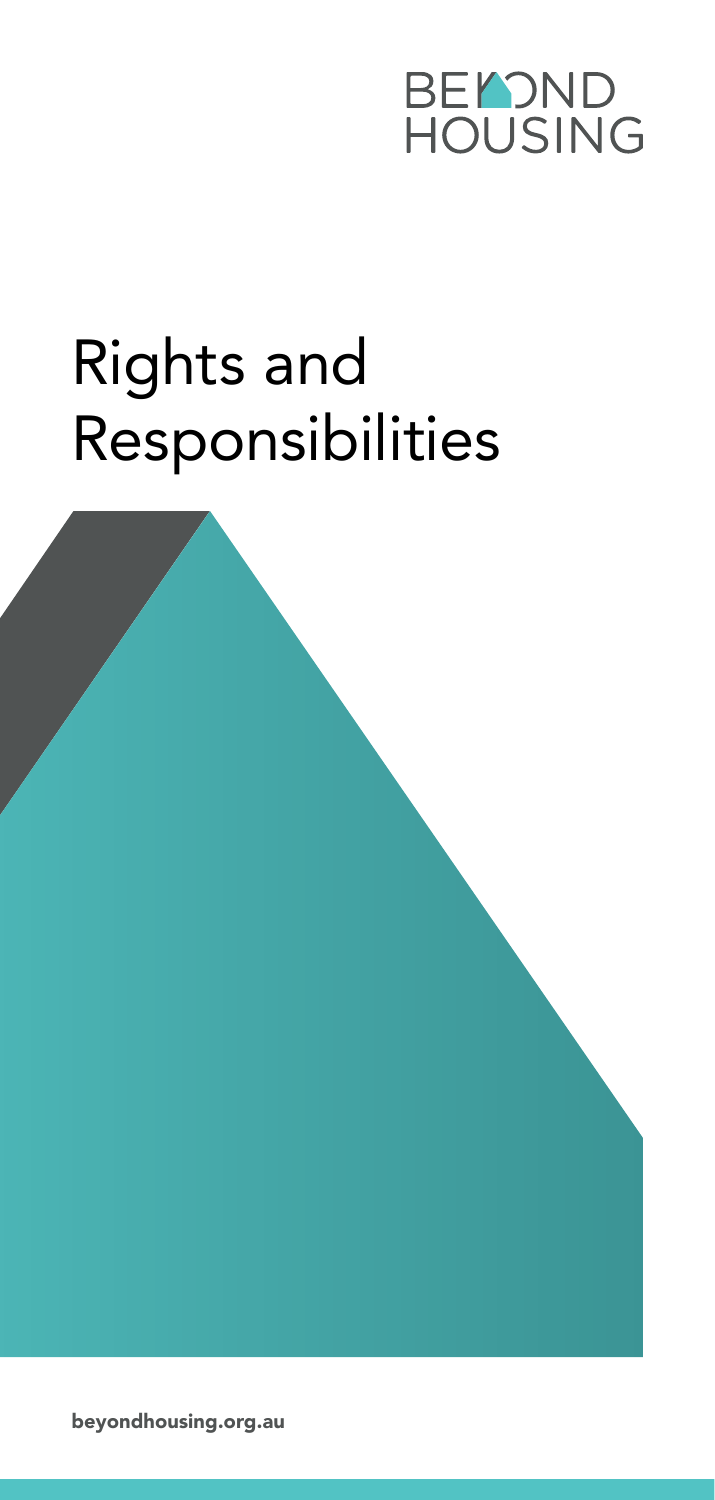You have the right to:

- Be safe
- Privacy and dignity
- Respect for you and your culture
- Have your say and to say no
- Participate in decisions
- Have our information explained
- Be considered for all our services
- Get timely help, whenever you need it
- Help in a crisis
- Help with finding a home
- Extra help, a support person or an advocate
- Give us your feedback, ideas or complaints
- Appeal a decision
- See your personal records
- Use other agencies.

Children have the right to:

- Be heard
- Be safe
- Be respected
- Get what they need.

BeyondHousing respects your privacy, your dignity and your culture. We are a Child Safe organisation and all offices are disability accessible. Interpreter services are also available. All services are free of charge.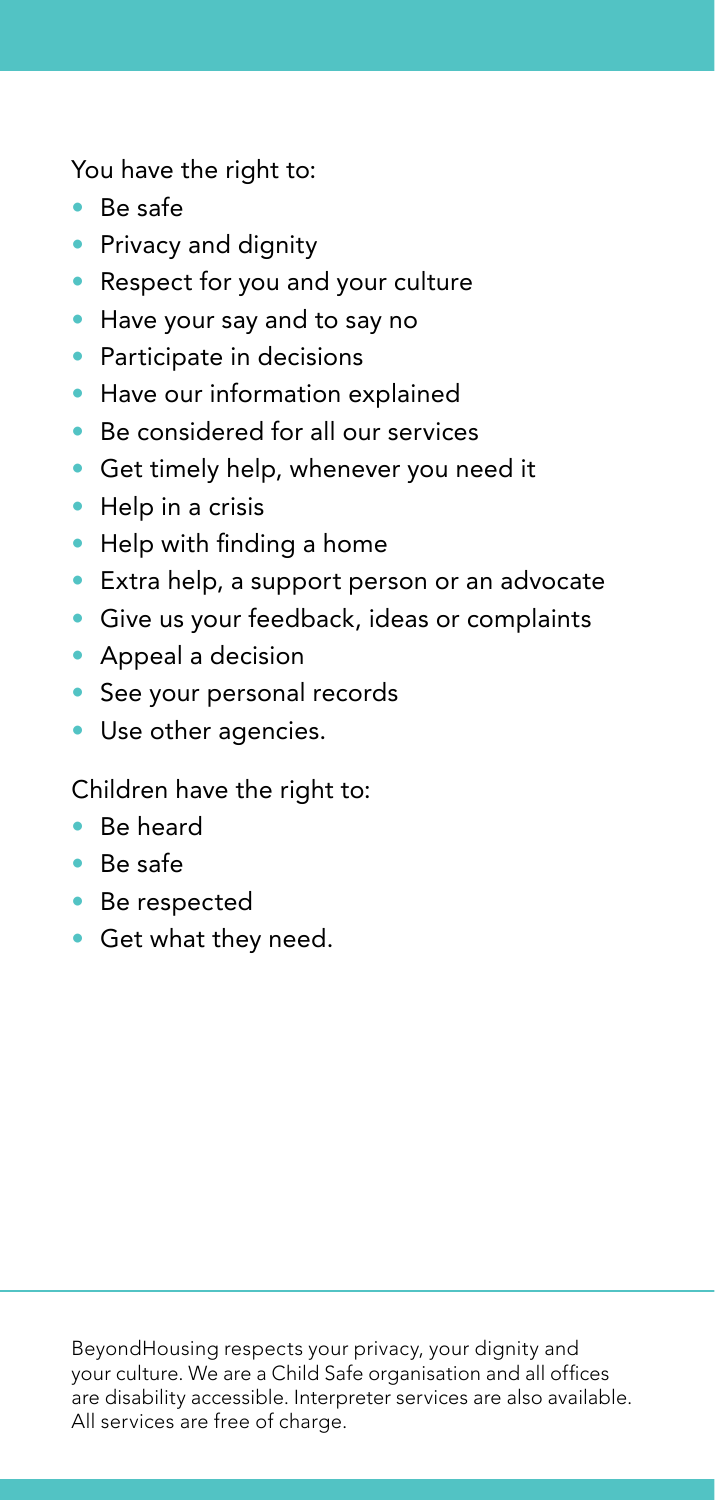You need to:

- Be respectful of BevondHousing staff and property
- Be mindful of other people's right to privacy and safety
- Give us correct details about you
- Not yell or swear.

We may limit your rights by:

- Refusing to pay for accommodation if you have recently caused damage or threatened an accommodation provider
- Evicting you from a property if you break the law under the Residential Tenancies Act
- Asking you to have phone appointments if you threaten our staff.

If you have any questions about your rights and responsibilities, please speak to a staff member.

If you believe that we have breached your rights, ask to speak with a Manager.

If you're unhappy with the response, you can make a complaint to the CEO. We will aim to resolve your complaint within 30 days.